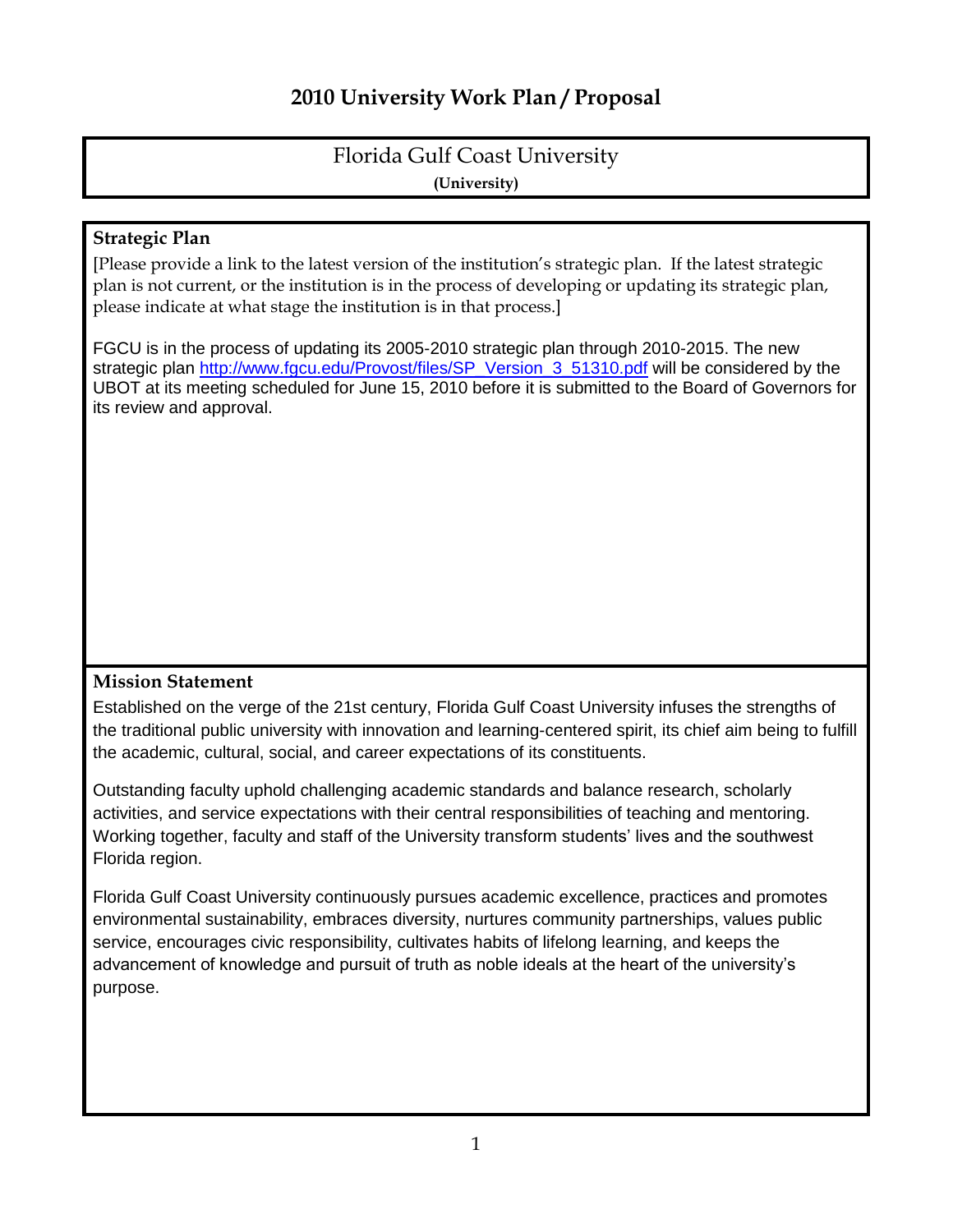**Overview of Core Institutional Strengths, Special Assets, and Niche Contributions**

As the only public comprehensive university serving over one million people in the SW Florida region, Florida Gulf Coast University has a special obligation to meet the needs of the region's citizens. To do this, FGCU has focused on two objectives in its brief 12-year history: growth and meeting the career aspirations of its students. Since its opening in fall 1997, enrollment has nearly quintupled and the number of degrees awarded annually now tops 1660 from just 49 in its first year. Simply stated, FGCU is the fastest growing institution in the SUS and is only about half-way through its projected growth curve. Recognizing its special obligation to SW Florida, the university has implemented during the past decade more than 80 undergraduate and graduate degree programs in fields essential to the region's economy, including: health professions, business, education, resort and hospitality management, the sciences, the arts, and engineering. The university's progress cannot be easily marked by traditional measures alone, but rather in the way it transforms the lives of its students and the region. Annual employment data compiled by the FETPIP consistently place FGCU graduates among the SUS leaders in terms of Florida employment of its graduates and the wages they earn. Through FGCU's unique student service requirements, students and staff annually contribute about 80,000 hours of volunteer work to regional organizations providing critically needed support.

## **Among the strengths of FGCU are the following**:

Success of its graduates; Focus on teaching; Commitment to sustainable growth; Emphasis on efficiency; Engagement with its community; Quality of its facilities; Location; Capacity to grow; State of the art technology; Information resources; Regional economic impact

## **Current Peer Institutions**

Due to its dynamic nature, FGCU has a large group of peer institutions it uses that matches where it has been, where it is now, and where it expects to be in a few years time. Some of the current peers include Murray State, Kean University, Cal State-San Marcos, and University of West Florida.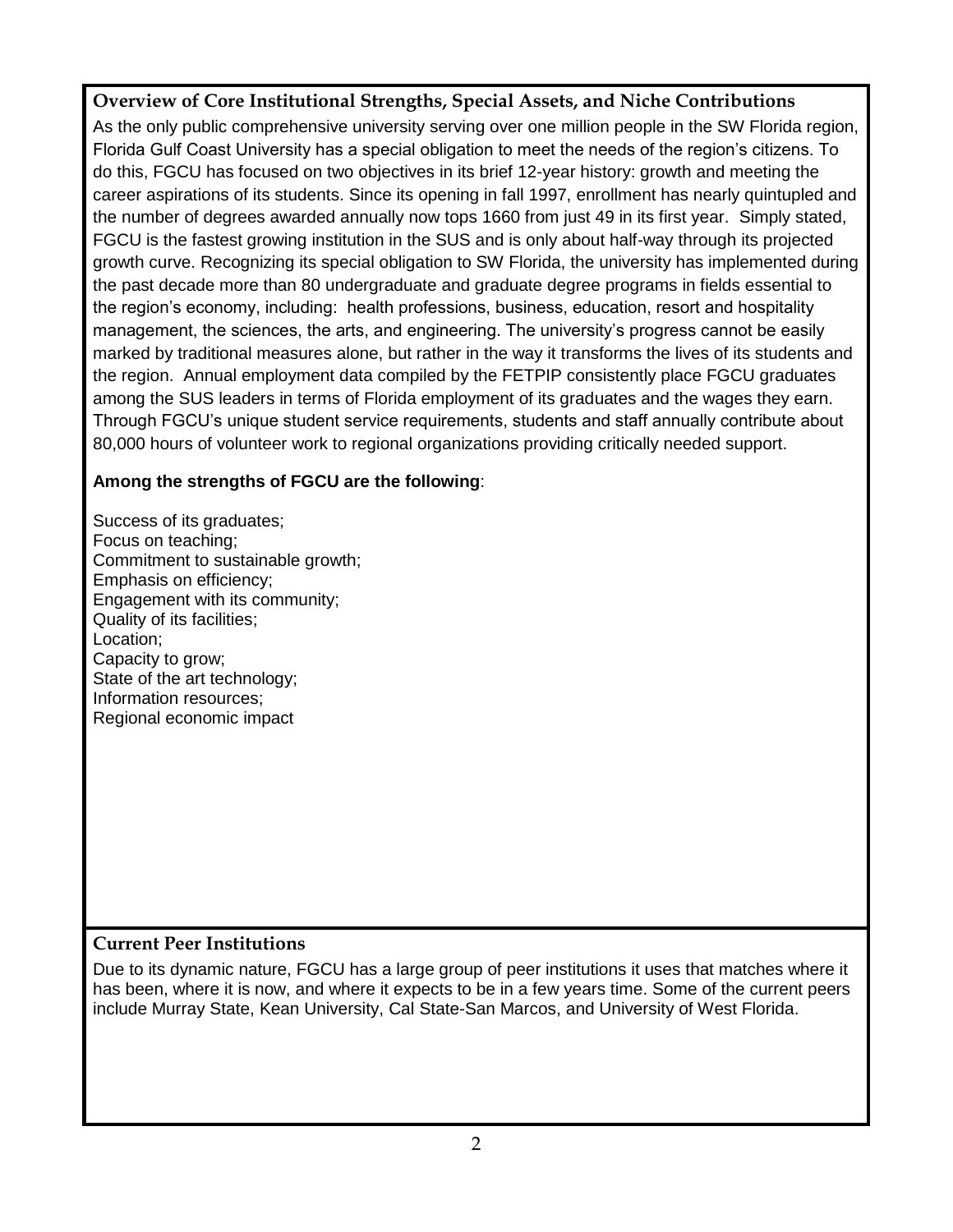### **Institutional Vision and Strategic Directions for the Next 5 – 10 Years**

The institution's vision for the next decade is to become the only truly comprehensive public university serving SW Florida. In order to meet this vision, FGCU will continue to emphasize growth in all its myriad forms: enrollment; degree production; diversity; programs and services; information resources; faculty; staff; alumni; facilities; athletics; scholarships; sponsored research; endowment; and reputation. Virtually every major aspect of FGCU will be touched by this expansion.

To achieve this ambitious vision, FGCU must grow strategically. FGCU must ensure that the resources to facilitate and sustain this growth are present; that priorities are clear; and that its mission is well-aligned with BOG statewide goals and that it serves regional interests.

FGCU's focus on student learning will continue, and it will move to serve a wider range of student needs. In so doing, FGCU aims for a more complete mix of programs. Where there currently are 52 undergraduate degree programs, we envision 70. Master's programs should move from just over 30 now to approximately 40, and FGCU should be offering a handful of professional doctoral programs and perhaps a research doctorate as well. Many of these programs will be at least partially available online and more classes will be offered on weekends and off-campus to meet the special needs of regional students.

Strategic and sustainable growth means that academic excellence will continue as a principal institutional goal. Assessment and continuous improvement will be tools in the vanguard of FGCU's further evolution. Regional accreditation, state licensure/national certification, and BOG planning and accountability requirements will ensure the integrity of our academic enterprise. Specialized accreditation will be sought, earned, and maintained for all appropriate disciplines. Within the next few years alone, FGCU will witness accreditation of its Whitaker School of Engineering; of its Bower School of Music; and of its College of Education.

At the same time, FGCU will dramatically increase its degree production across the board including STEM areas to provide the educated workforce that drives economic development. Graduation rates will continue their rising trend, and FGCU will continue to demonstrate high levels of post-graduation employment and success that will support the projected growth of the region: in health care; education; management, finance, and real estate; information technology; the resort and hospitality industry; the life sciences; the environmental sciences and engineering; and the professions.

FGCU's faculty will discover and transmit the products of their scholarly pursuits in partnership with local industry and will serve as a magnet for attracting and retaining industries that are vital to the economic diversification of the region and the state. FGCU's participation in the 240-acre research park known as the IHUB will be a crucible for the practical application and commercialization of new green technologies. It will have the potential to generate hundreds of well-paying jobs.

FGCU's student population will grow from its current level of just over 11,000 students to about 20,000 in the next ten years. The main campus will be built out to its capacity and the Buckingham site will be used to leverage the university's main campus for greater outreach into the region. This expansion will reflect an ongoing trend of increasing diversity reflecting the demographics of the region that will be complemented with modest growth in the number of international and out-of-state students.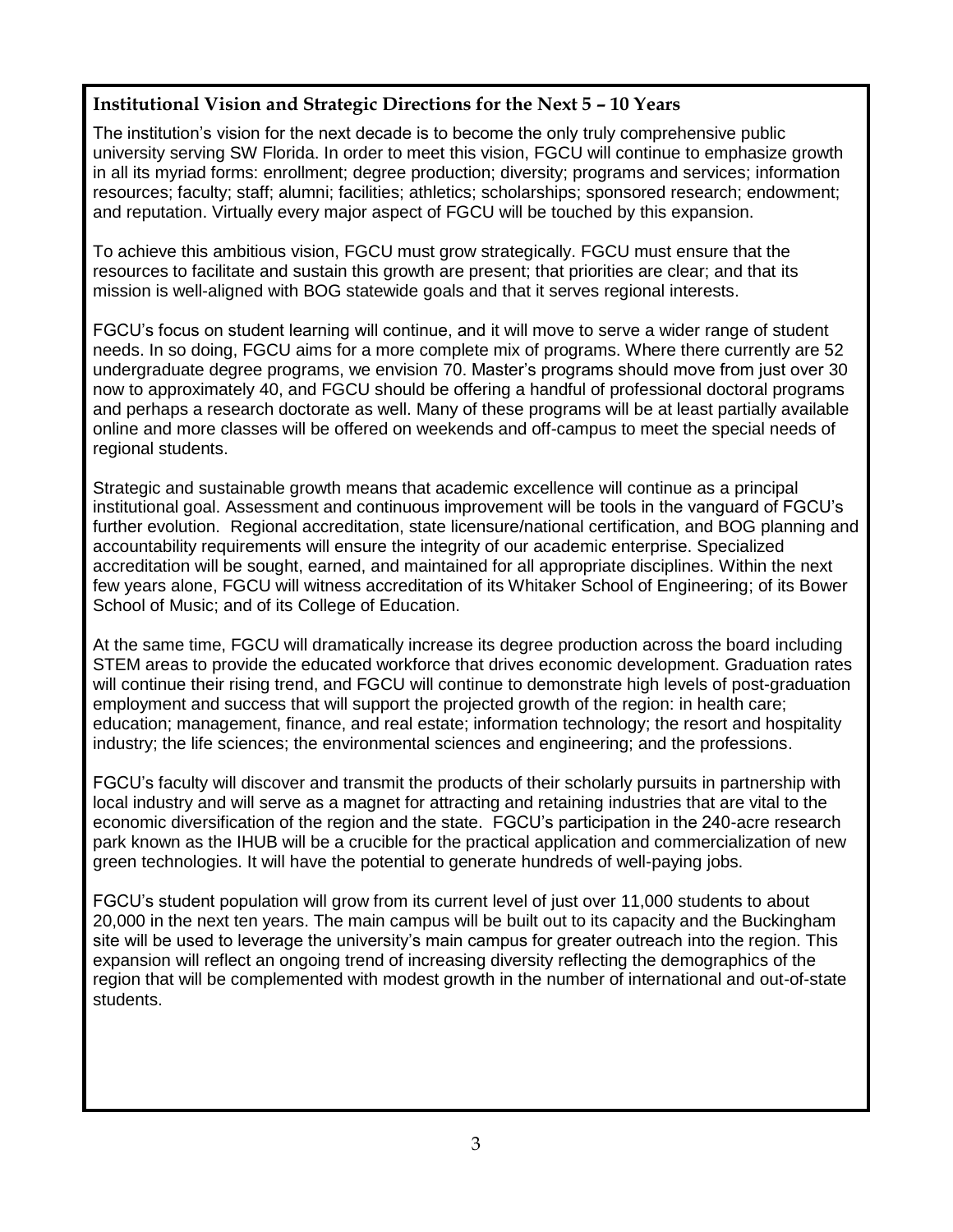## **Institutional Vision and Strategic Directions for the Next 5 – 10 Years [CONTINUED]**

A positive campus climate will continue to be the norm with highly engaged students as affirmed by NSSE survey results. Student life will flourish as FGCU's residence halls continue to grow to accommodate the housing needs of the student body. This will be complemented by expanded residence life programming, additional academic support, and the use of technology to facilitate learning and the provision of student services. FGCU's athletics program will become fully integrated within the NCAA's Division I and the Atlantic Sun Conference. The success of FGCU's studentathletes on the playing field and in the classroom will be a force for generating school spirit and furthering institutional identity: regionally, statewide, and nationally.

Strategic and sustainable growth also means effective and efficient use of resources. FGCU will continue to employ technology to ensure conservation of energy; the generation of clean energy; and the preservation of its environment. FGCU will continue to exhibit the lowest energy cost per square foot in the SUS. All future facilities will be constructed to LEED standards. Classroom and laboratory utilization rates will remain among the highest within the SUS. The main campus will remain a clean and secure environment conducive to student success.

In summary, the next decade is critical to the university's and the region's success. Additional faculty and staff will be added as enrollment growth occurs. It shall not all happen at once; rather, it will be the result of careful planning. Consequently, the institution's visibility and reputation will grow as well. This will produce the conditions necessary for another successful Capital Campaign; one that will be equal in magnitude of the support generated by FGCU's first campaign several years ago.

FGCU looks forward to its continuing partnership with the BOG to advance its mission of service to the people of SW Florida and the state as whole.

**Aspirational Peer Institutions** (aspire and plan to be comparable to in the next 5 – 10 years)

Our aspiration over the next decade is to be among the best comprehensive regional public universities in the South. We have created a sample of nine peers that share the following characteristics: Carnegie Classification Master's Large; 10,000-20,000 students large; predominantly undergraduate; average annual degree production about 50% greater than FGCU; graduation rates exceeding those for FGCU; academic program range somewhat broader; and all among US News top 25 public master's universities in the South. Some exemplars would include James Madison University, Appalachian State University, and the University of North Carolina-Wilmington.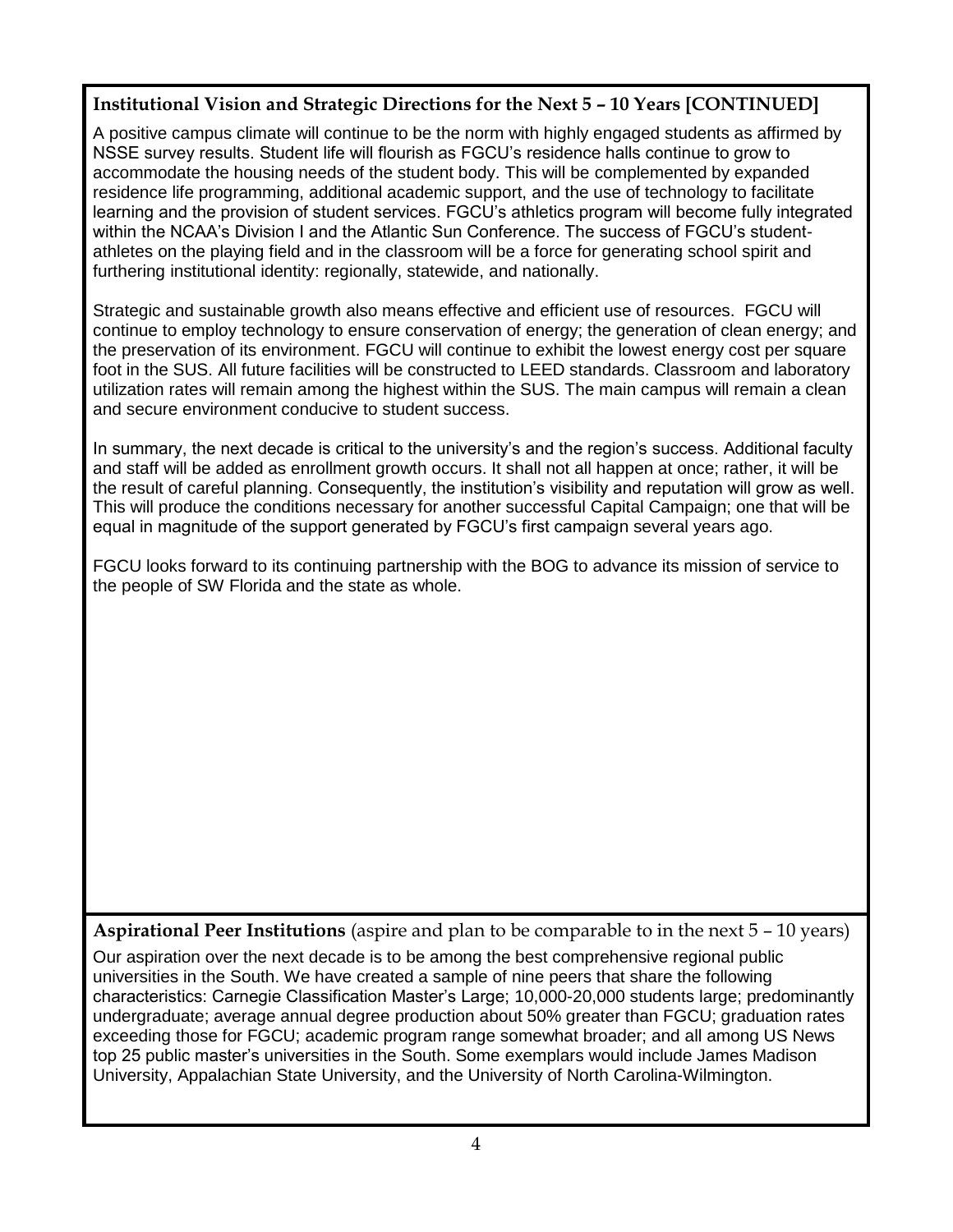| Projected Institutional Contributions to System-Level Goals                                     |                                  |                             |                         |                                  |                                  |                                            |
|-------------------------------------------------------------------------------------------------|----------------------------------|-----------------------------|-------------------------|----------------------------------|----------------------------------|--------------------------------------------|
| <b>NUMERIC TARGETS</b>                                                                          |                                  |                             |                         |                                  |                                  |                                            |
| <b>Dashboard Metric</b>                                                                         | Date                             | <b>Actual Value</b>         |                         | Date                             |                                  | <b>Projected Value</b>                     |
| <b>Baccalaureate Degrees Awarded</b>                                                            | 2008-09                          | 1346                        |                         | 2012-13                          |                                  | 1844                                       |
| Master's Degrees Awarded                                                                        | 2008-09                          | 302                         |                         | 2012-13                          |                                  | 373                                        |
| Research and Professional<br>Doctorates Awarded                                                 | 2008-09                          | $\theta$                    |                         | 2012-13                          | 20                               |                                            |
| Federal Academic Research and<br>Development Expenditures                                       | 2007-08                          | 6,834,000                   |                         | 2011-12                          |                                  | 7,175,700                                  |
| Total Academic Research and<br>Development Expenditure                                          | 2007-08                          | \$11,664,000                |                         | 2011-12                          |                                  | \$12,247,200                               |
| FTIC Six-Year Retention and<br><b>Graduate Rates</b>                                            | 2003-09<br><b>FTIC</b><br>Cohort | 6.5%<br>44%                 |                         | 2007-13<br><b>FTIC</b><br>Cohort |                                  | 5.5%<br>46%                                |
| AA Transfer Four-Year Retention<br>and Graduation Rates                                         | 2005-09<br>AAT<br>Cohort         | 8.5%<br>64%                 |                         | 2009-13<br><b>AAT</b><br>Cohort  | 7.5%<br>66%                      |                                            |
| DIRECTIONAL TARGETS [Indicate Direction: I=Increase, M=Maintain, D=Decrease]                    |                                  |                             |                         |                                  |                                  |                                            |
| <b>Dashboard Metric</b>                                                                         | Date                             | <b>Actual Value</b><br>Date |                         |                                  | Projected<br>Direction**         |                                            |
| Baccalaureate Degrees Awarded to<br>Black, Non-Hispanics                                        | 2008-09                          | $\#$<br>58                  | $\% *$<br>4.6           | 2012-13                          | #<br>$\overline{\mathbf{I}}$ M D | $\% *$<br>$\mathbf{I}$<br>M D              |
| Baccalaureate Degrees Awarded to<br>Hispanics                                                   | 2008-09                          | $\#$<br>139                 | $\% *$<br>10.9          | 2012-13                          | $\#$<br>Ī<br>$\mathbf M$<br>D    | $\% *$<br>$\overline{\mathbf{I}}$<br>$M$ D |
| Baccalaureate Degrees Awarded to<br>Pell Recipients                                             | 2008-09                          | $\#$<br>367                 | $\frac{0}{0}$ *<br>27.6 | 2012-13                          | #<br>$I$ M D                     | $\frac{0}{6}$ *<br>$I$ M D                 |
| Degrees Awarded in Specified<br><b>STEM Fields</b>                                              | 2008-09                          | Bacc.<br>135                | Grad.<br>7              | 2012-13                          | Bacc.<br>Т<br>M D                | Grad.<br>$I$ M D                           |
| Degrees Awarded in Specified                                                                    |                                  | Bacc.                       | Grad.                   |                                  | Bacc.                            | Grad.                                      |
| <b>Health Profession Critical Need</b><br>Areas                                                 | 2008-09                          | 102                         | 47                      | 2012-13                          | $\overline{I}$ M D               | $I \t M$ D                                 |
| Degrees Awarded in Specified                                                                    | 2008-09                          | Bacc.                       | Grad.                   |                                  | Bacc.                            | Grad.                                      |
| <b>Education Critical Need Areas</b>                                                            |                                  | 35                          | 38                      | 2012-13                          | I<br>M D                         | $\mathbf I$ M D                            |
| <b>NCLEX Pass Rate for First-Time</b><br><b>Test Takers in Baccalaureate</b><br>Nursing Program | 2008                             | 73.1%                       |                         | 2012                             | $\mathbf I$<br>M D               |                                            |
| Licensing Income                                                                                | 2007-08                          | $\theta$                    |                         | 2011-12                          |                                  | $\blacksquare$ M D                         |
| Licenses and Options Executed                                                                   | 2007-08                          | $\theta$                    |                         | 2011-12                          | I                                | M D                                        |
| Other Transfer Five-Year Retention<br>and Graduation Rates                                      | 2004-09<br>Other<br>Cohort       | 5.2%<br>53.4%               |                         | 2008-13<br>Other<br>Cohort       | I                                | M D                                        |

**"Actual Value" should equal related value in 2009 Annual Report.**

**\* Percentage of Total Baccalaureates Awarded That Were Awarded to Specific Group.**

**\*\* Projected Direction = INCREASE, MAINTAIN, or DECREASE.**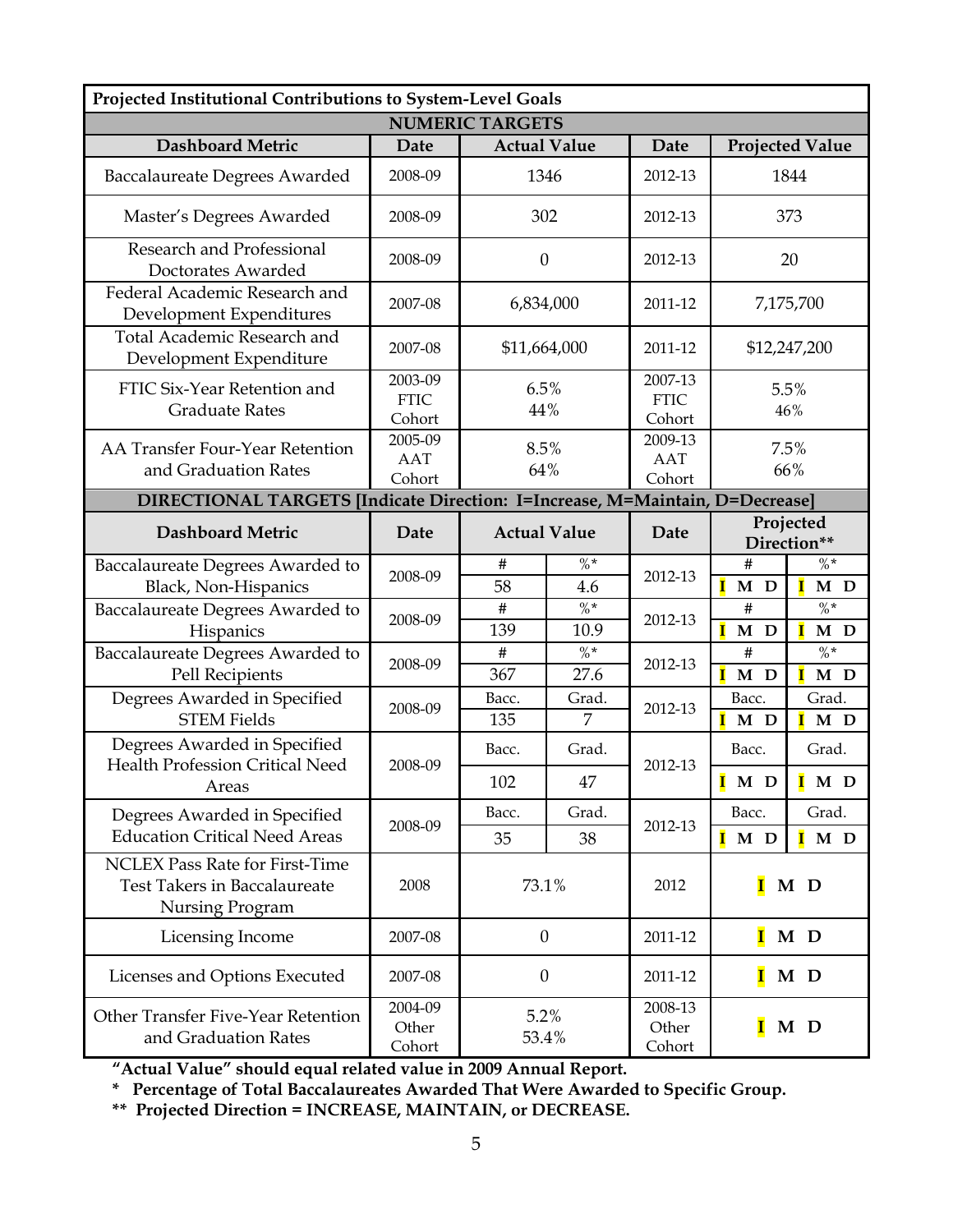**Additional Primary Institutional Goals/Metrics for the Next One to Three Years** (In the context of the institutional strategic plan and vision, as well as System priorities, present a minimum of three additional goals on which university effort will be focused in the next one to three years. Describe each goal, including whether the goal is new or continuing, the strategy for achieving that goal, the metrics by which success will be measured, specific actions to be taken in this fiscal year, expected outcomes, and assumptions, including financial, upon which the projected outcomes are predicated.)

### **Goal: Strategic Growth**

**New or Continuing**: (is continuing in sense that FGCU has been growing annually since its inception)

Strategy: The university will pursue a course of strategic growth, in line with its capacity, that affords a wide range of Southwest Floridians access to its programs and services, recognizes variation in student enrollment across its colleges and schools, and makes effective use of its facilities and human resources. FGCU will continue as the first choice for students in SW Florida and increasingly become a preferred choice for students from beyond the region seeking baccalaureate, master's, and advanced graduate/professional education that meets their aspirations and fulfills the needs of the region and the State of Florida.

### **Actions for achievement of the goal include the following**:

- A) Hire additional faculty and staff to support and enhance the academic mission of the university.
- B) Ensure necessary resources (financial and physical) in support of growth are available.
- C) Expand enrollment in line with available resources.
- D) Increase degree production to meet BOG-defined targets for FGCU and the SUS.

### **Metrics for success**:

- A) Increase in the number of new faculty and staff hired each fall ('10, '11, and '12) in line with enrollment growth and available resources.
- B) Sufficient new revenues to make additional hires and support enrollment growth; completion of campus master plan update in 2011. Funding of PECO items and construction projects completed on time and on budget.
- C) Realizing BOG-approved enrollment projections for each of the next three years. Lead SUS in rate of enrollment growth each of the next three years. Increase the number of students of color each of the next three years; increase the number FTIC students in each of the next three years; increase the number of transfer students in each of the next three years.
- D) Increase in degree production in all categories included in this work plan; increase the number of degree programs offered in BOG-targeted areas over the next three years; improved student retention as set forth in this work plan. Lead the SUS in the rate of increase in overall degree production each of the next three years. Annually exhibit post-graduation employment rates above the SUS average at both baccalaureate and master's levels.

#### **Assumptions**:

 Assumptions key to achievement of this goal are realization of the enrollment plan and a 15% increase in tuition and fees annually over each of the next three years.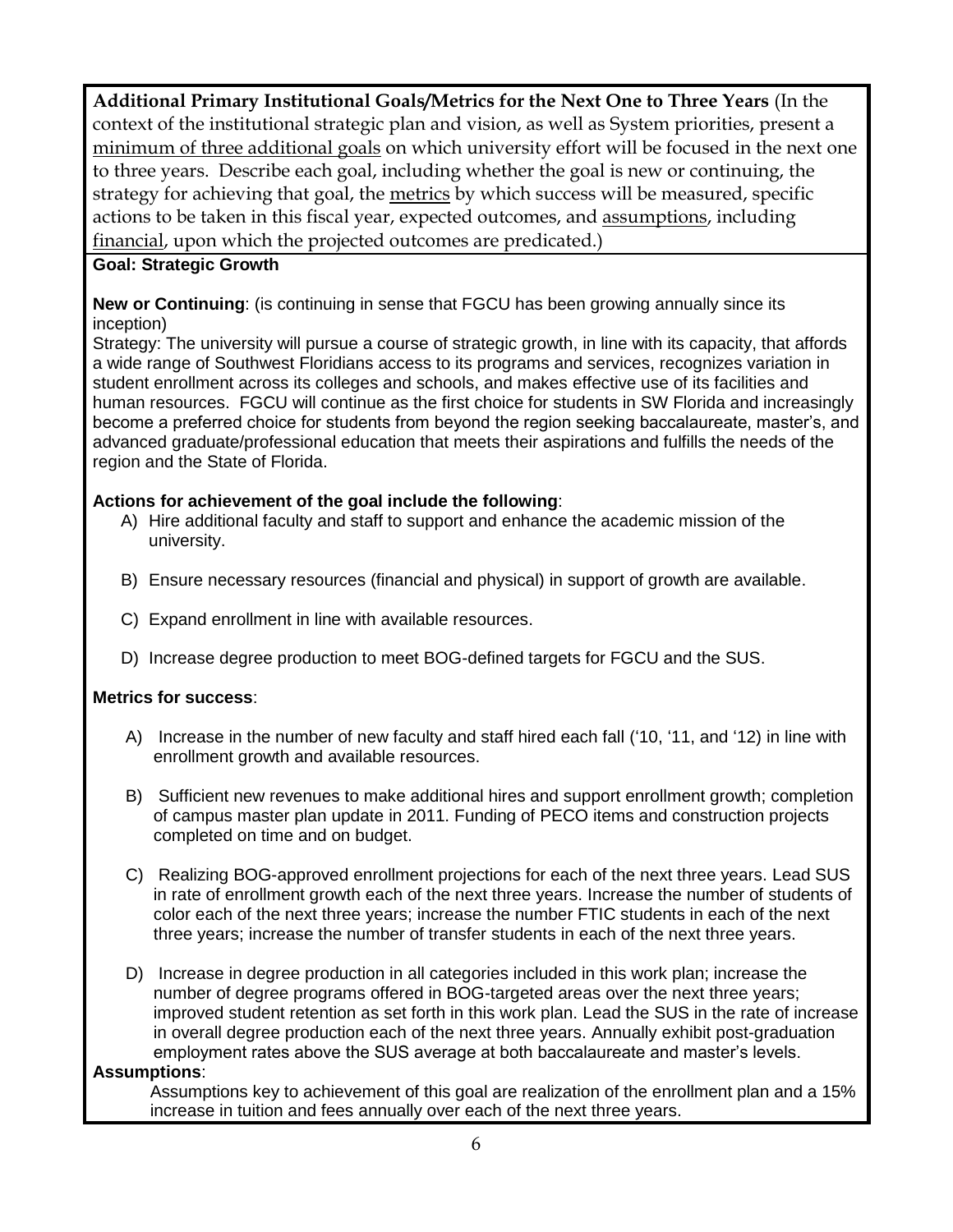### **Goal: Academic Excellence**

**New or Continuing** (is really continuing and FGCU has focused on academic excellence since its inception)

Strategy: FGCU will pursue academic excellence by offering diverse, high quality degree programs and unique opportunities for student research, engagement, and leadership.

Academic pursuits will be led by faculty who are committed to excellence in teaching, scholarship and service, and by staff who are dedicated to providing effective support for academic achievement. Student learning will be designed to include unique opportunities for research, student engagement, and leadership.

Academic excellence will be furthered through internationalization of the campus, opportunities for contributions from the community, and by providing effective library and information technology services to support the university's academic endeavors.

FGCU will utilize its Information Technology Resources to support student learning, faculty and staff productivity, and university growth through access to state-of-the-art tools, and enhanced programs/services.

#### **Actions for the achievement of the goal**:

- A) Expand the breadth of academic programs to meet state and regional needs.
- B) Demonstrate and improve academic quality through assessment, institutional accreditation, and accreditation of academic programs.
- C) Strengthen diversity through internationalization.
- D) Provide effective academic support, library and information technology services to support the university's academic endeavors and student learning.
- E) Provide opportunities for students to pursue studies, research, and scholarship at FGCU.

### **Metrics of success**:

- A) Implement at least seven new degree programs over the next three years according to the table in the Work Plan.
- B) Achieve initial ABET accreditation of the U.A. Whitaker School of Engineering in fall 2010; Achieve NASM accreditation of the Bower School of Music and NCATE accreditation of the College of Education in the following two years. Receive continuing accreditation from COC of SACS following review of the Fifth Year Interim Report in December 2011. Meet BOG targets contained in BOG-approved Work Plan. NCLEX passing rates above the national average.
- C) Increase the number of international students on campus by 5% over the next three years. Increase the number of FGCU students participating in J-visa exchange programs over the next three years.
- D) Improve services over next three years through increased hours of availability; (e.g., library and computer help desk) additional space; upgraded information technology; and additional support staff.
- E) Scholarship support to students to grow by 5% annually for next three years; support for student travel, undergraduate student and graduate student research assistantships, and Research day to increase by 5% over the next three years.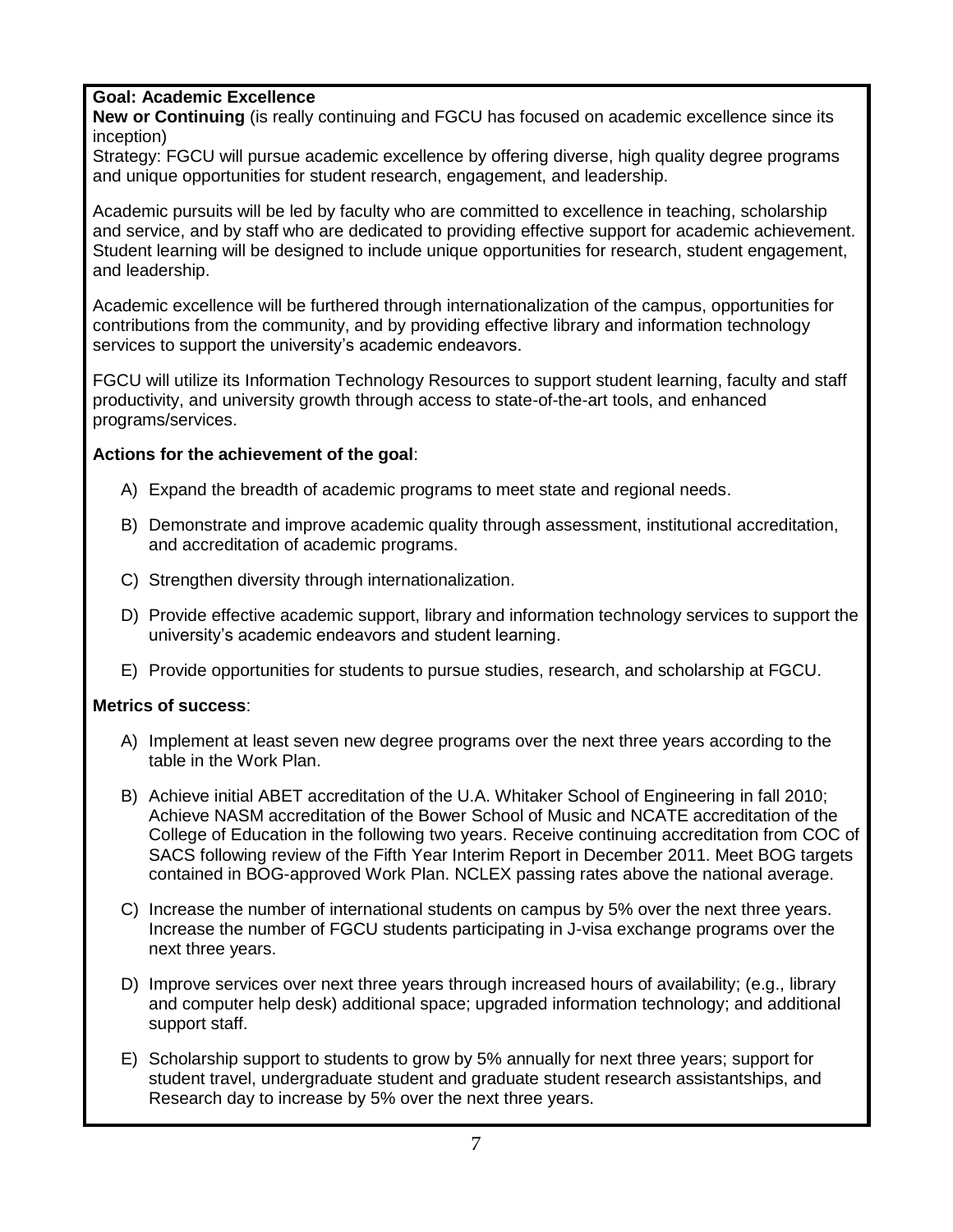### **Assumptions**:

Enrollment growth projections are realized; tuition and fees are increased 15%/year over each of the next three years; technology fee remains at 5% level for each of the next three years. PECO projects come in on-time.

#### **Goal: Environmental Sustainability and Innovation**

#### **New or Continuing**: New

Strategy: To meet the challenges of the 21<sup>st</sup> Century and benefit the local economy, the university will demonstrate responsible leadership and innovation by infusing environmental sustainability throughout critical dimensions of university life and community interactions. This will be accomplished through curriculum; research; public service; campus development; administration and operations; and student life that embrace service through learning and engagement opportunities.

#### **Actions for achievement of the goal include the following**:

- A) Construct green buildings.
- B) Automate buildings and retrofit to reduce energy consumption.
- C) Engage students in service learning activities related to the environment.
- D) Conduct research into cutting edge green technology.
- E) Contribute to regional economic diversification through public/private partnerships that advance environmental sustainability and innovation.

#### **Metrics for success**:

- A) All new buildings will be constructed to LEED certification standards.
- B) Realize a 5% savings per square foot in energy consumption during 2010-2011 and continue to exhibit the lowest energy costs per square foot in the SUS.
- C) Students enrolled in IDS 3920, a mandatory course on ecological literacy, will contribute 10,000 service learning hours focusing on the environment during the AY 2010-2011.
- D) Newly endowed Backe Chair in Renewable Energy will be filled for fall 2011.
- E) Begin construction of IHUB research facility in 240-acre research-park adjacent to FGCU campus and explore relationship with Algenol (biofuels) in Bonita Springs.

#### **Assumptions**:

 Assumptions key to achievement of this goal are realization of the enrollment plan and a 15% increase in tuition and fees annually over each of the next three years.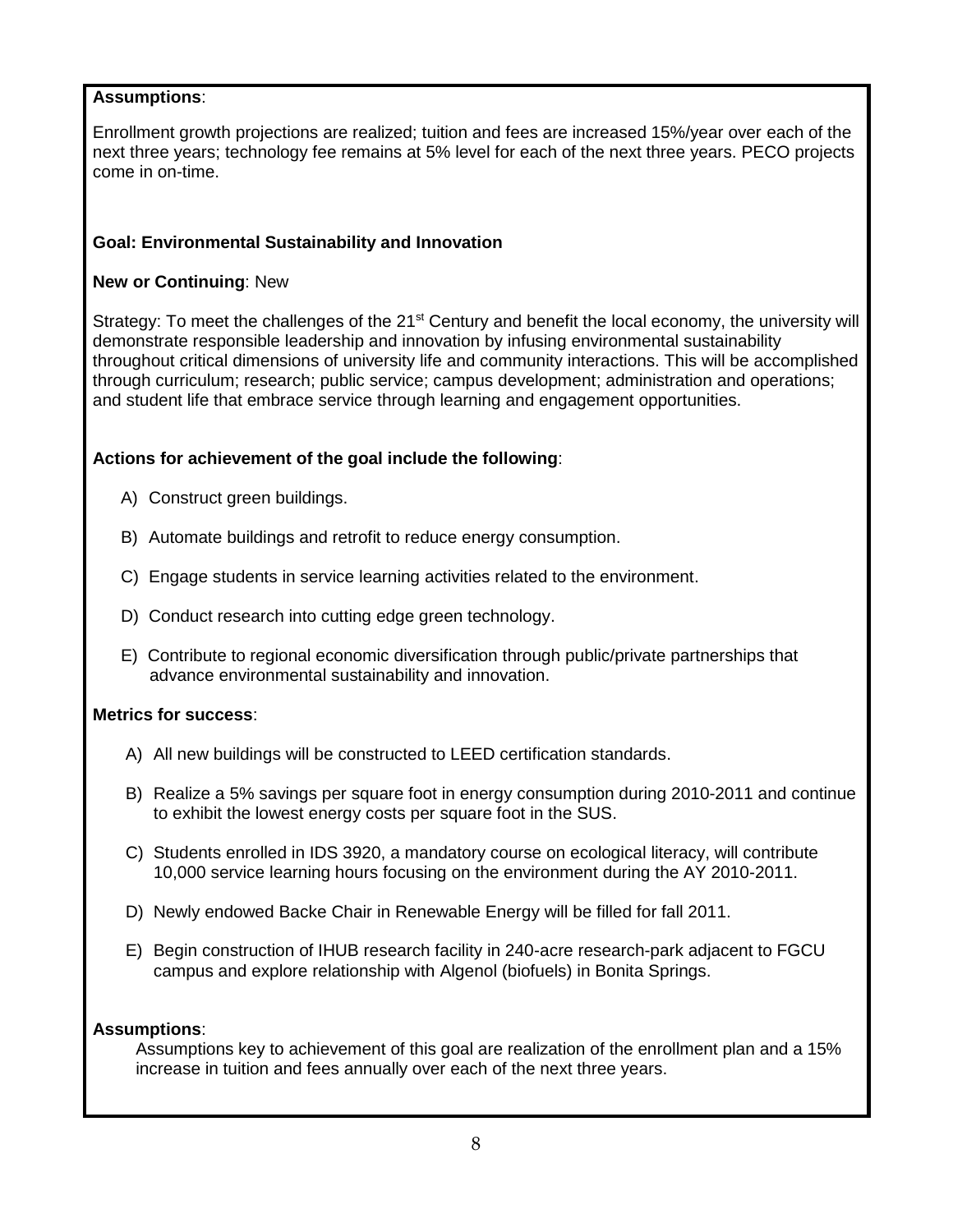**New Academic Degree Program Proposals - Next Three Years** (Program development goals need to align with the institutional strategic plan and System priorities.)

| <b>Proposed Date</b><br>of Submission to<br>University<br><b>Board of</b><br><b>Trustees</b> | Program<br>Level | 6-Digit<br><b>CIP</b><br>Code | <b>Program Title</b>                                  | <b>Comments</b><br>(Including Proposed<br><b>Implementation Date)</b>                                                                                                                                                       |
|----------------------------------------------------------------------------------------------|------------------|-------------------------------|-------------------------------------------------------|-----------------------------------------------------------------------------------------------------------------------------------------------------------------------------------------------------------------------------|
| N/A                                                                                          | Doctoral         | 13.0101                       | Doctor of Education                                   | The program was<br>originally approved by the<br>UBOT in June 2007. It<br>was held until all<br>resources needed to<br>launch the program could<br>be put into place. The<br>program will be<br>implemented summer<br>2011. |
| April 2010                                                                                   | Master's         | 27.0101                       | Master of Science in<br><b>Mathematics</b>            | Program will be<br>implemented in the fall<br>2010                                                                                                                                                                          |
| April 2011                                                                                   | Bachelor's       | 14.9999                       | Bachelor of Science in<br><b>Software Engineering</b> | Program will be<br>implemented in fall 2011                                                                                                                                                                                 |
| April 2011                                                                                   | Bachelor's       | 09.0401                       | Bachelor of Arts in Journalism                        | Program will be<br>implemented fall 2011                                                                                                                                                                                    |
| April 2011                                                                                   | Doctoral         | 51.1608                       | Doctor of Nursing Practice                            | Program will be<br>implemented in fall 2012                                                                                                                                                                                 |
| April 2012                                                                                   | Bachelor's       | 50.0409                       | Bachelor of Arts in Graphic<br>Design                 | Program will be<br>implemented in fall 2012                                                                                                                                                                                 |
| April 2012                                                                                   | Bachelor's       | 13.1312                       | <b>Bachelor of Music Education</b>                    | Program will be<br>implemented in fall 2012                                                                                                                                                                                 |
| April 2012                                                                                   | Bachelor's       | 52.1501                       | Bachelor of Science in Real<br>Estate                 | Program will be<br>implemented in fall 2012                                                                                                                                                                                 |
| April 2012                                                                                   | Master's         | 14.1010                       | Master of Science in<br>Engineering                   | Program will be<br>implemented in fall 2012                                                                                                                                                                                 |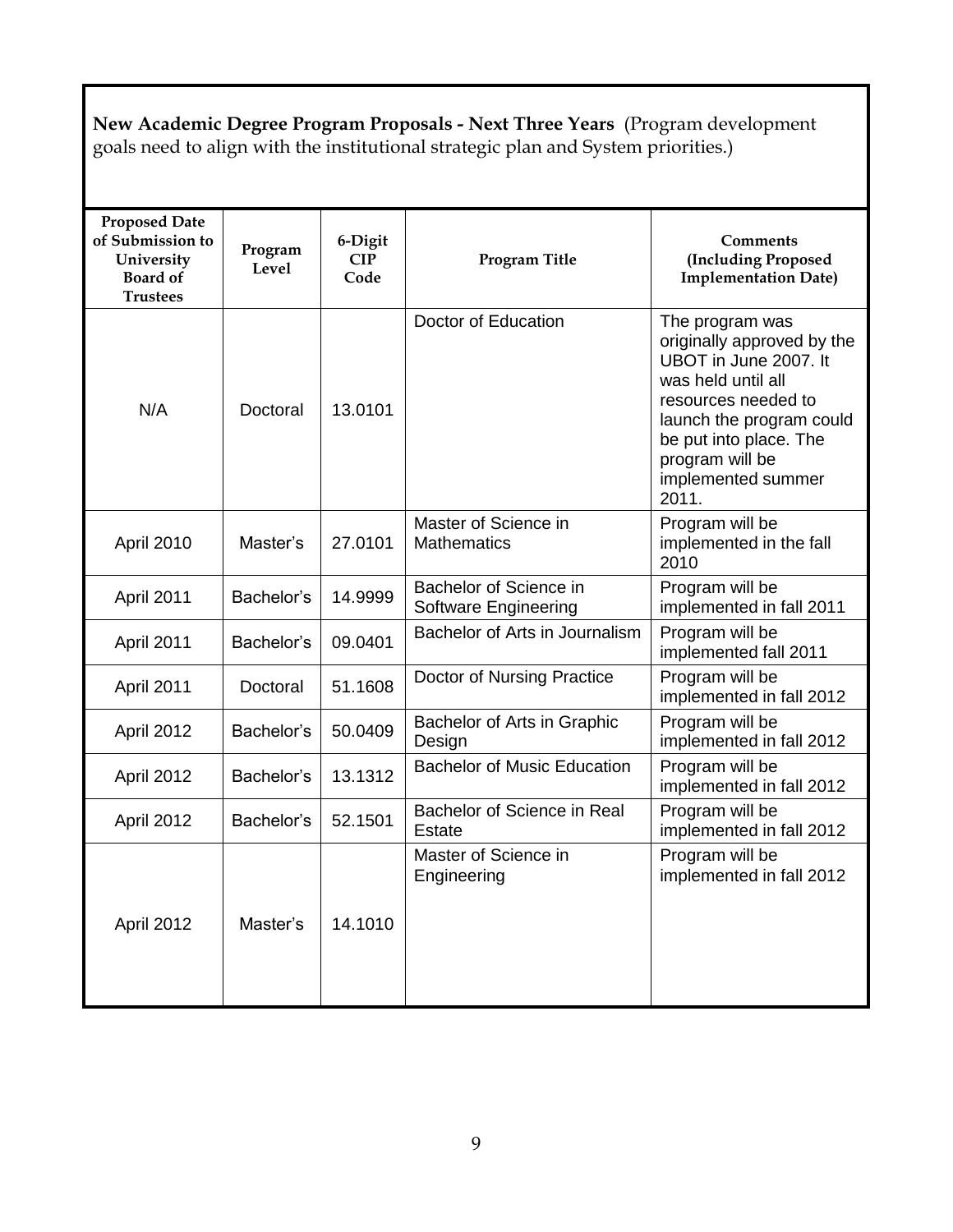## **Windows of Opportunity/Unique Challenges**

(If the university has been presented with one or more unique opportunities that have not been included in prior plans but which will receive particular attention during this year, those opportunities should be presented here. Additionally, if the university expects to face a unique challenge in the coming year(s), that should be noted.)

Among the opportunities before FGCU that were not included in the 2005-2010 plan are the following:

- 1) acquisition and development of the 500-acre Buckingham site;
- 2) initial development of IHUB, a 240-acre research park dedicated to green technologies;
- 3) move of Jackson Laboratories ( genetic research and development) to Collier County;
- 4) the decision of Algenol (biofuels) to remain in and expand its base of operations in Lee County; and
- 5) the potential development of a statewide center to facilitate and study the reintegration of returning veterans to pursue higher education and civilian life in Florida.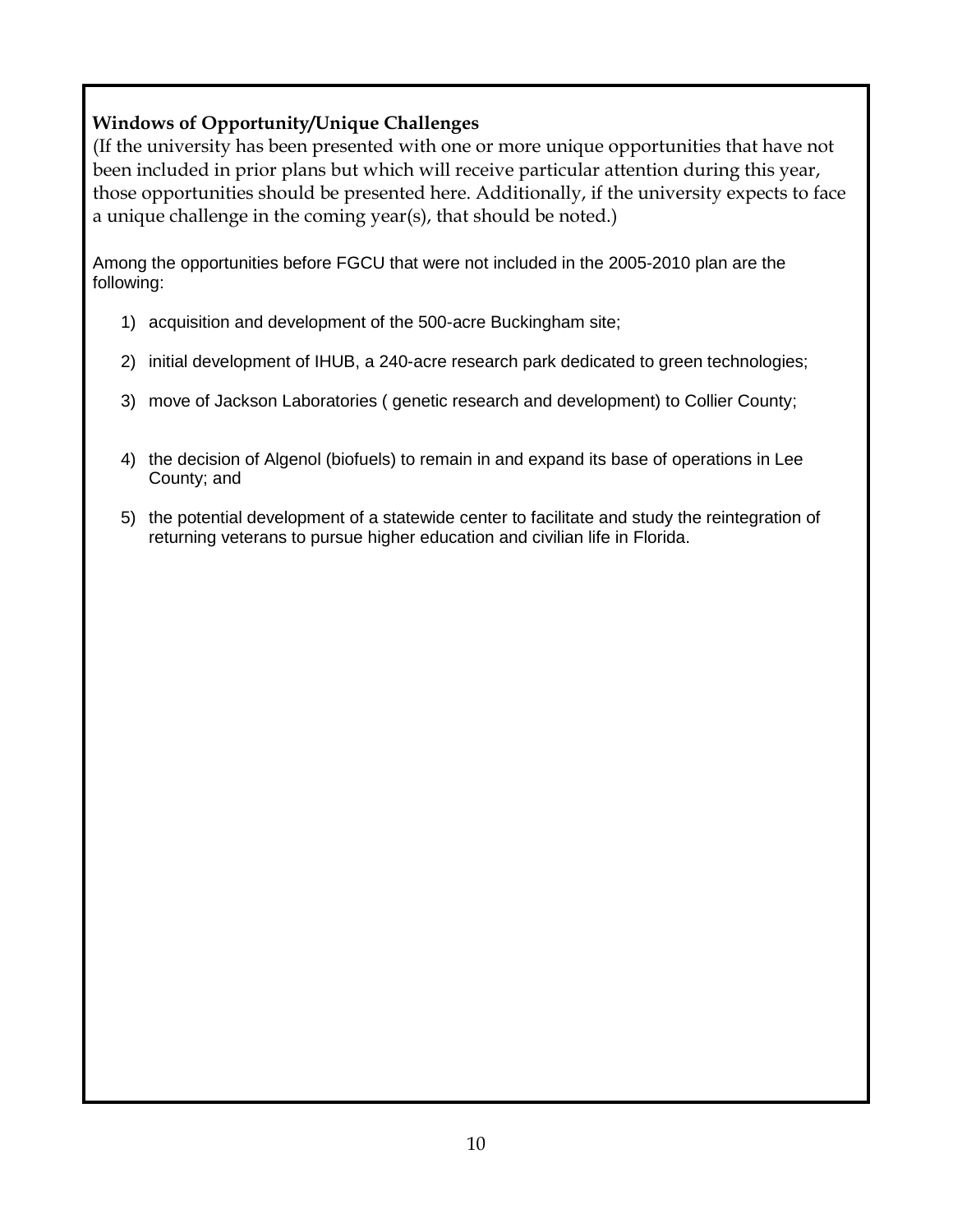| Tuition Differential Proposal for 2010-2011                                                                                                                                                      |                                                                        |  |  |  |  |  |
|--------------------------------------------------------------------------------------------------------------------------------------------------------------------------------------------------|------------------------------------------------------------------------|--|--|--|--|--|
| University: Florida Gulf Coast University                                                                                                                                                        |                                                                        |  |  |  |  |  |
| <b>Effective Date</b>                                                                                                                                                                            |                                                                        |  |  |  |  |  |
| University Board of Trustees Approval Date:                                                                                                                                                      | June 15, 2010                                                          |  |  |  |  |  |
| Implementation Date (month/year):                                                                                                                                                                | <b>July 2010</b>                                                       |  |  |  |  |  |
| Purpose                                                                                                                                                                                          |                                                                        |  |  |  |  |  |
| Describe the overall purpose of the tuition<br>differential at this institution and the aspects of<br>undergraduate education the funds are intended to<br>improve.                              | To increase access to undergraduate<br>education to Florida residents. |  |  |  |  |  |
|                                                                                                                                                                                                  |                                                                        |  |  |  |  |  |
| <b>Campus or Center Location</b><br>Campus or Center Location to which the Tuition                                                                                                               | Entire university.                                                     |  |  |  |  |  |
| Differential fee will apply. (If the entire university,<br>indicate as such.)                                                                                                                    |                                                                        |  |  |  |  |  |
| <b>Undergraduate Course(s)</b>                                                                                                                                                                   |                                                                        |  |  |  |  |  |
| Course(s). (If the tuition differential fee applies to<br>all university undergraduate courses, indicate as<br>such. If not, also provide a rationale for the<br>differentiation among courses.) | All undergraduate courses.                                             |  |  |  |  |  |
|                                                                                                                                                                                                  |                                                                        |  |  |  |  |  |
| <b>Current Base Tuition and Tuition Differential Fee</b>                                                                                                                                         |                                                                        |  |  |  |  |  |
| Current (2009-10) Undergraduate Base Tuition per<br>credit hour:                                                                                                                                 | \$88.59                                                                |  |  |  |  |  |
| Current Undergraduate Tuition Differential per<br>credit hour:                                                                                                                                   | \$5.74                                                                 |  |  |  |  |  |
| Proposed Increase in the Tuition Differential Fee                                                                                                                                                |                                                                        |  |  |  |  |  |
| Percentage tuition differential fee increase<br>(calculated as a percentage of the sum of base<br>tuition plus tuition differential):                                                            | 7%                                                                     |  |  |  |  |  |
| \$ Increase in tuition differential per credit hour:                                                                                                                                             | \$7.06                                                                 |  |  |  |  |  |
| \$ Increase in tuition differential for 30 credit hours:                                                                                                                                         | \$211.80                                                               |  |  |  |  |  |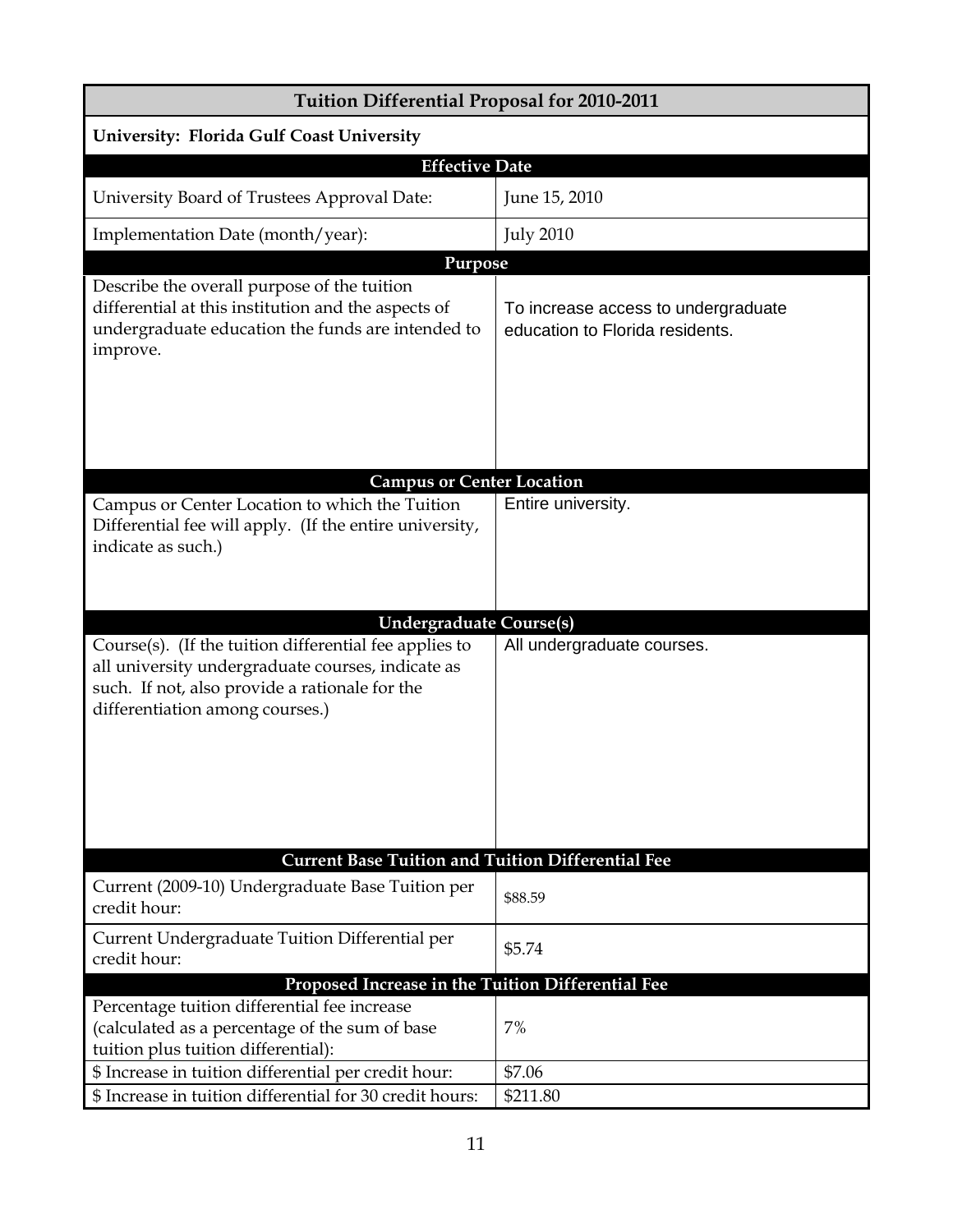| Projected Differential Revenue Generated and Intended Uses                  |             |  |  |  |  |  |
|-----------------------------------------------------------------------------|-------------|--|--|--|--|--|
| Incremental differential fee revenue generated in<br>$2010-11$ (projected): | \$1,495,500 |  |  |  |  |  |
| Total differential fee revenue generated in 2010-11<br>(projected):         | \$2,437,167 |  |  |  |  |  |

**Seventy percent (70%)** of the total differential revenue generated must be used for undergraduate education. The total estimated amount to be spent on undergraduate education is \$1,030,615.

Describe in detail the initiative(s) and the estimated expenditure(s) for each:

1. 1. Increase access to undergraduate education by hiring ten additional full-time faculty.

FGCU is faced with ever-increasing demand for higher education. Since July 1, 2007 FGCU has significantly increased its FTE student enrollment despite significant reductions in state support. While enrollment increased by 22%, discretionary state general revenue decreased by nearly 25%. FGCU did this to fulfill its mission to serve Southwest Florida and its commitment to the region and to the State of Florida. Due to the economic downturn, the demand for higher education has increased and it is recognized that satisfying this demand is one key to ending the recession, ensuring future prosperity, and the further diversification of our economy. Consequently, this coming year with the help of money from the tuition differential (est. @ \$1.495 million), FGCU undergraduate enrollment can grow by roughly a further 7% to approximately 10,800 in the fall of 2010.

To accommodate the additional enrollment without sacrificing quality, FGCU will use nearly \$1.05 million of the tuition differential to hire an additional 10 faculty. The additional faculty will allow us to offer an increase in the number of course sections we can make available to our undergraduates that should enhance their ability to graduate on time. Many of the new faculty hires are targeted in fields of critical importance to the state or the region, including: mathematics, chemistry, physics, biology, health professions, and the hospitality industry.

**Thirty percent (30%)** of the total differential revenue generated must be used for undergraduate students who have financial need. Total estimated amount to be spent on financial need is \$448,500. If private sources are to be used, then the estimated amount of private dollars to be raised to offset the fee revenue is \$ .

Describe in detail the initiative(s) and the estimated expenditure(s) for each:

1. FGCU will increase the amount of need based aid provided to its undergraduate students

Approximately 30% of our undergraduate students receive need-based grant aid that amounted to about \$12.1M in FY2010. With 30% of the tuition differential (est. @ \$.448 M for 2010-2011) FGCU intends to increase the number of students who receive need-based aid. By so doing FGCU will help to mitigate the effects of tuition and fee increase and hold harmless those students who are least able to afford it.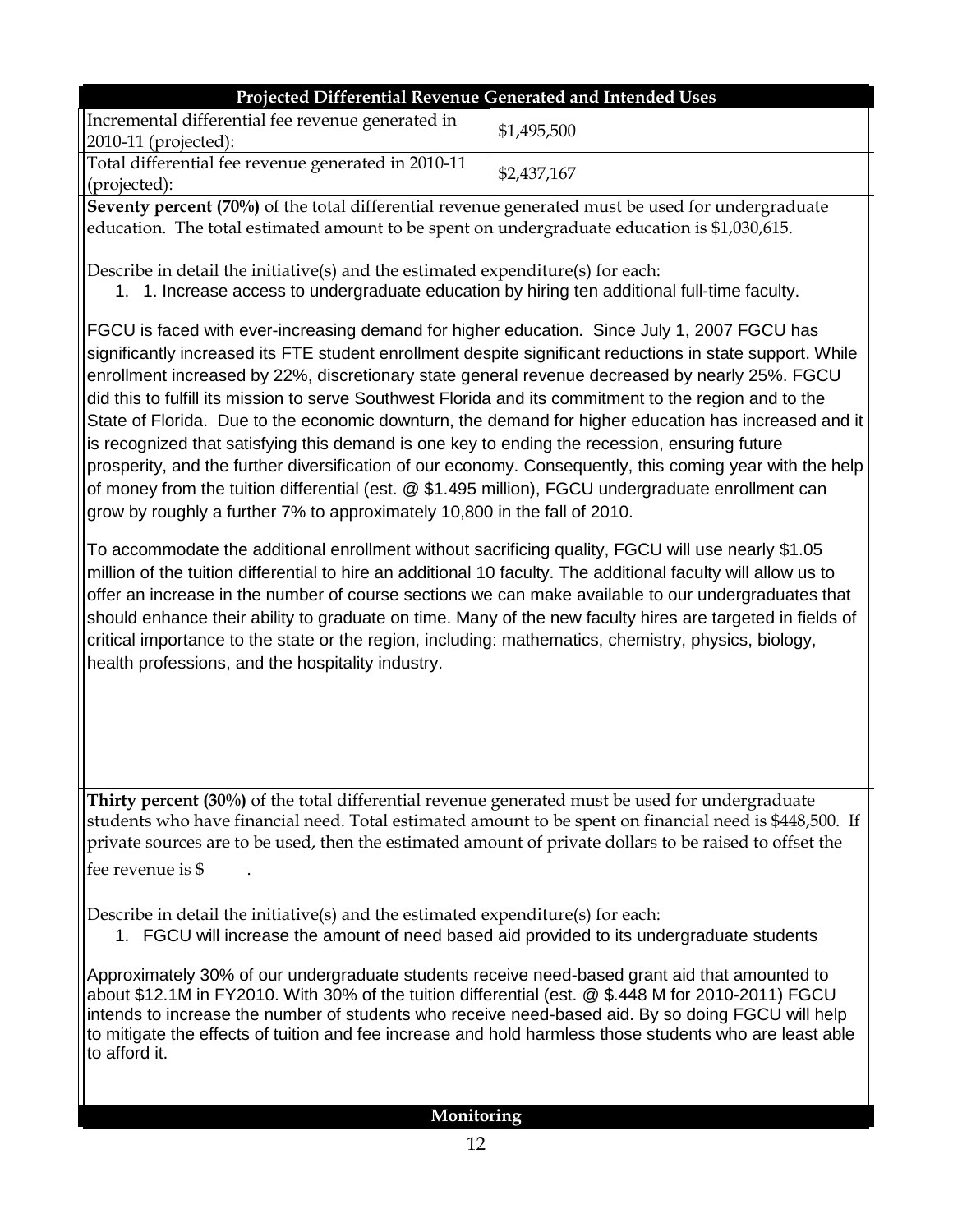| Indicate how the university will monitor the<br>success of the tuition differential fee. Provide<br>specific performance metrics that will be used.<br>Also, point out any metrics that are different from<br>the prior year and any prior year metrics that are no<br>longer listed.                                                                                                                                                                                                                         | 1. Hire additional FT faculty to support<br>enrollment growth.<br>2. Increase the number of course sections<br>offered in AY10-11 compared to AY 09-<br>10.<br>3. Increase the number of FTE taught by<br>FT faculty in AY 10-11 compared to AY<br>$09-10.$<br>4. Increase the number of students<br>receiving need-based aid in AY 10-11<br>compared to those receiving such aid in<br>AY 09-10.                                                                                                                                                                                                                                |
|---------------------------------------------------------------------------------------------------------------------------------------------------------------------------------------------------------------------------------------------------------------------------------------------------------------------------------------------------------------------------------------------------------------------------------------------------------------------------------------------------------------|----------------------------------------------------------------------------------------------------------------------------------------------------------------------------------------------------------------------------------------------------------------------------------------------------------------------------------------------------------------------------------------------------------------------------------------------------------------------------------------------------------------------------------------------------------------------------------------------------------------------------------|
| <b>Performance Measure Status</b><br>What is the institution's plan for improving<br>performance on the identified measure(s)? Show<br>initial/baseline data starting with the year before<br>each metric was identified, the goal for each metric,<br>time frame for achieving the goal, and where the<br>institution is now in relation to the goal if not in the<br>initial year.<br>The benchmarks for each of the 4 measures listed<br>under "Monitoring" above are listed in the same<br>sequence here. | 1. In 2008-2009 no additional FT faculty<br>hires were related to the tuition<br>differential since it did not exist. In AY<br>09-10, FGCU had added 6 FT faculty<br>with tuition differential funds. FGCU will<br>add 10 FT faculty for AY 10-11 with the<br>requested tuition differential funds.<br>2. Total undergrad course sections will<br>increase from 2800 in 08-09 to 3346 in<br>10-11 (currently 3042 in 09-10)<br>3. 4815 FTES in 08-09 compared to 5838<br>in 10-11 to be taught by FT faculty<br>(currently 5307 in 09-10)<br>2605 students in 08-09 to 4446 in 10-11<br>4.<br>(currently 3420 students in 09-10) |

We have accomplished the goals set forth for the current academic year and expect to duplicate that performance in the coming year.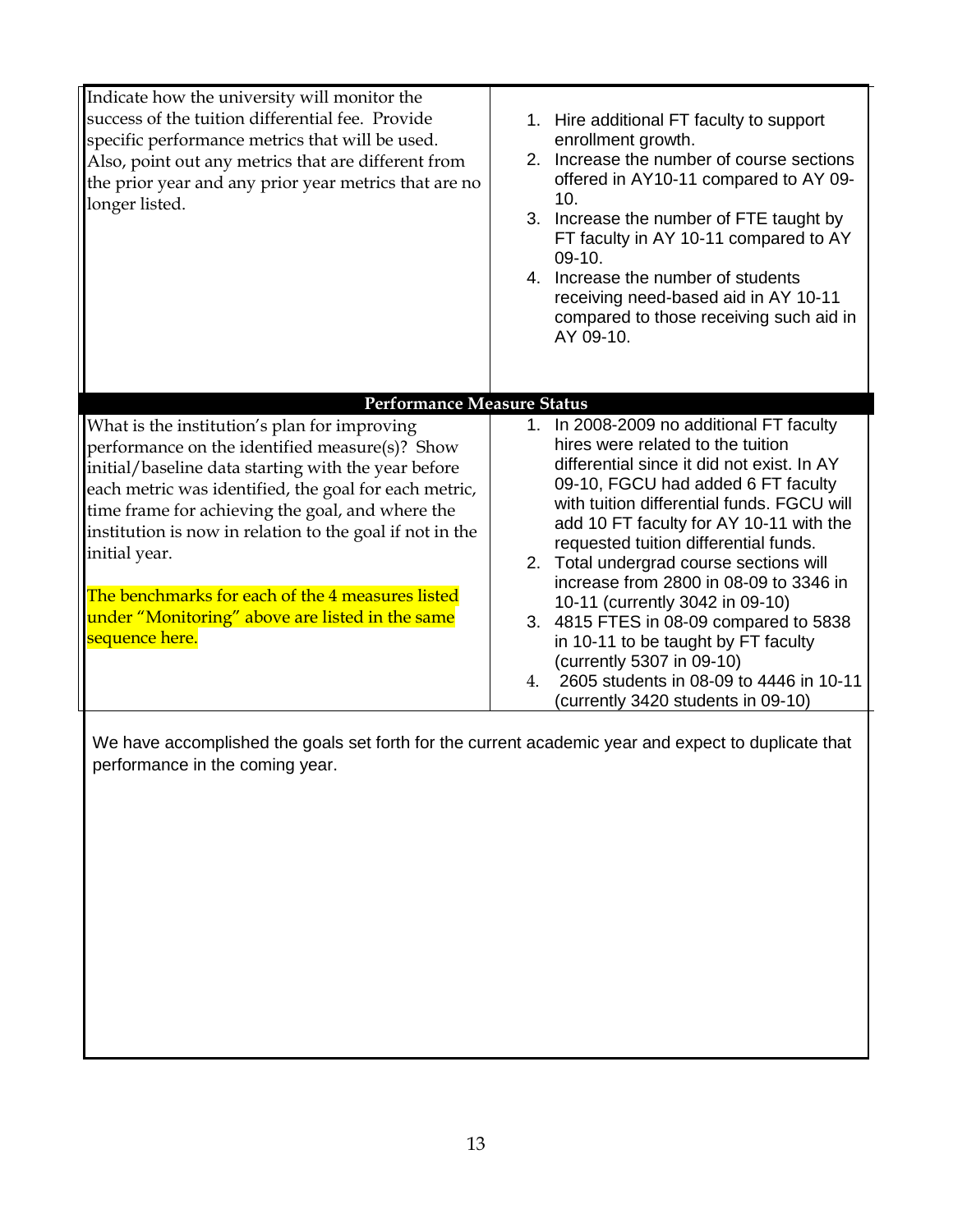| <b>Tuition Differential Supplemental Information</b>                                                                |                                                                                                                                                                                            |  |  |  |  |  |
|---------------------------------------------------------------------------------------------------------------------|--------------------------------------------------------------------------------------------------------------------------------------------------------------------------------------------|--|--|--|--|--|
| Provide the following information for the 2009-2010 academic year.                                                  |                                                                                                                                                                                            |  |  |  |  |  |
| 2009-2010 - 70% Initiatives (List the initiatives<br>provided in the 2009-10 tuition differential<br>request.)      | University Update on Each Initiative                                                                                                                                                       |  |  |  |  |  |
| Hire 6 additional full-time faculty to allow for<br>enrollment growth.                                              | The six hires were accomplished. Undergraduate<br>enrollment was able to be increased by 10% in<br>part through the tuition differential.                                                  |  |  |  |  |  |
| The number of undergraduate course sections<br>offered in the 09-10 was greater than that<br>reported in the 08-09. | An 8.6% increase in the number of course<br>sections offered (09-10 versus 08-09) at the<br>undergraduate level resulted in part from the<br>addition of the tuition differential dollars. |  |  |  |  |  |
| An increase in the number of FTE students<br>taught by FT faculty.                                                  | There was a 10% increase in the number of FTE<br>students taught by FT faculty between 08-09 and<br>09-10 ascribable in part to the tuition differential.                                  |  |  |  |  |  |
|                                                                                                                     |                                                                                                                                                                                            |  |  |  |  |  |
|                                                                                                                     | Additional Detail, where applicable                                                                                                                                                        |  |  |  |  |  |
| Number of Faculty Hired or Retained (funded<br>by tuition differential):                                            | 6                                                                                                                                                                                          |  |  |  |  |  |
| Number of Advisors Hired or Retained (funded<br>by tuition differential):                                           | $\overline{0}$                                                                                                                                                                             |  |  |  |  |  |
| Number of Course Sections Added or Saved<br>(funded by tuition differential):                                       | 242 undergraduate course sections were added<br>for the year in part as a result of the tuition<br>differential dollars.                                                                   |  |  |  |  |  |
| 2009-2010 - 30% Initiatives (List the initiatives<br>provided in the 2009-10 tuition differential<br>request.)      | <b>University Update on Each Initiative</b>                                                                                                                                                |  |  |  |  |  |
| FGCU will increase the amount of<br>need based aid provided to its<br>undergraduate students.                       | There was a marked increase (approximately<br>30%) in the number of students who received<br>need-based aid in 09-10 compared to 08-09 in<br>part due to the tuition differential dollars. |  |  |  |  |  |
|                                                                                                                     |                                                                                                                                                                                            |  |  |  |  |  |
|                                                                                                                     |                                                                                                                                                                                            |  |  |  |  |  |
|                                                                                                                     |                                                                                                                                                                                            |  |  |  |  |  |
|                                                                                                                     | Additional Information (estimates as of April 30, 2010)                                                                                                                                    |  |  |  |  |  |
| Unduplicated Count of Students Receiving at<br>least one Tuition Differential-Funded Award:<br>695                  | FGCU Undergraduate Grant - 636 FGCU<br>Housing Grant - 421 (Note a student<br>could receive both and therefore may be<br>counted twice in these totals)                                    |  |  |  |  |  |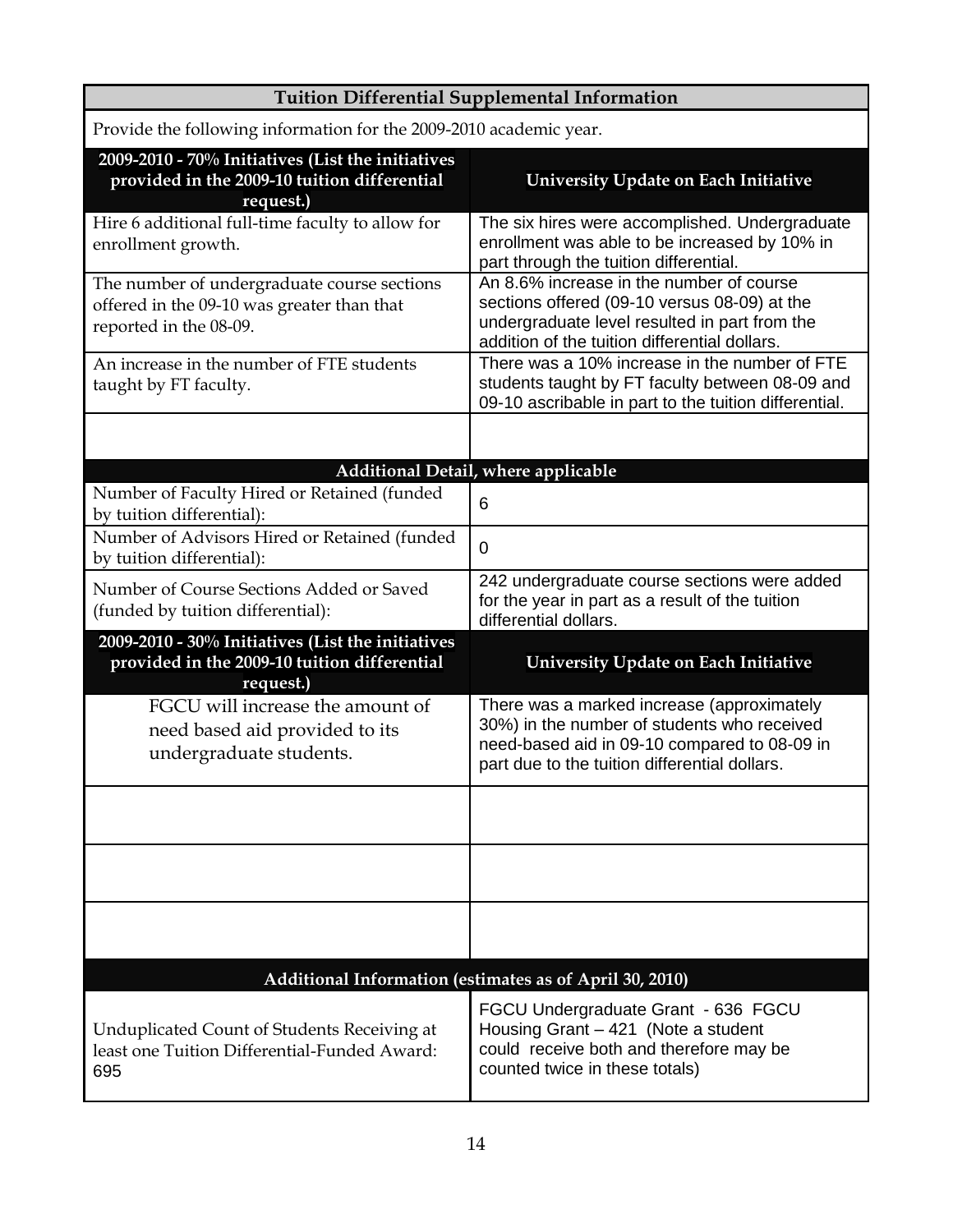| \$ Mean (per student receiving an award) of    | FGCU Undergraduate Grant average \$1069.88.  |
|------------------------------------------------|----------------------------------------------|
| Tuition Differential-Funded Awards:            | FGCU Housing Grant average \$1053.52.        |
| \$ Minimum (per student receiving an award) of | Undergraduate Grant minimum \$59.10; Housing |
| Tuition Differential-Funded Awards:            | Grant minimum \$200.                         |
| \$ Maximum (per student receiving an award) of | Undergraduate Grant maximum \$1,200; Housing |
| Tuition Differential-Funded Awards:            | Grant maximum \$1,200.                       |

#### **STATE UNIVERSITY SYSTEM OF FLORIDA**

# **Tuition Differential Collections, Expenditures, and Available Balances**

#### **University:**

| University:                                          |                                   |             |
|------------------------------------------------------|-----------------------------------|-------------|
|                                                      | Fiscal Year 2009-2010 and 2010-11 |             |
| <b>University Tuition Differential</b>               |                                   |             |
| Budget Entity: 48900100 (Educational & General)      |                                   |             |
| SF/Fund: 2164xxx (Student and Other Fees Trust Fund) |                                   |             |
|                                                      | <b>Estimated Actual*</b>          | Estimated   |
|                                                      | 2009-10                           | 2010-11     |
| <b>Balance Forward from Prior Periods</b>            |                                   |             |
| <b>Balance Forward</b>                               | \$0                               | \$0         |
| Less: Prior-Year Encumbrances                        | $\boldsymbol{0}$                  | $\theta$    |
| Beginning Balance Available:                         | \$0                               | \$0         |
| <b>Receipts / Revenues</b>                           |                                   |             |
| <b>Tuition Differential Collections</b>              | \$941,667                         | \$2,437,167 |
| <b>Interest Revenue - Current Year</b>               |                                   |             |
| Interest Revenue - From Carryforward<br>Balance      |                                   |             |
| Total Receipts / Revenues:                           | \$941,667                         | \$2,437,167 |
| <b>Expenditures</b>                                  |                                   |             |
| Salaries & Benefits                                  | \$659,646                         | \$1,706,017 |
| <b>Other Personal Services</b>                       |                                   |             |
| Expenses                                             |                                   |             |
| <b>Operating Capital Outlay</b>                      |                                   |             |
| <b>Student Financial Assistance</b>                  | \$282,021                         | \$731,150   |
| <b>Expended From Carry forward Balance</b>           |                                   |             |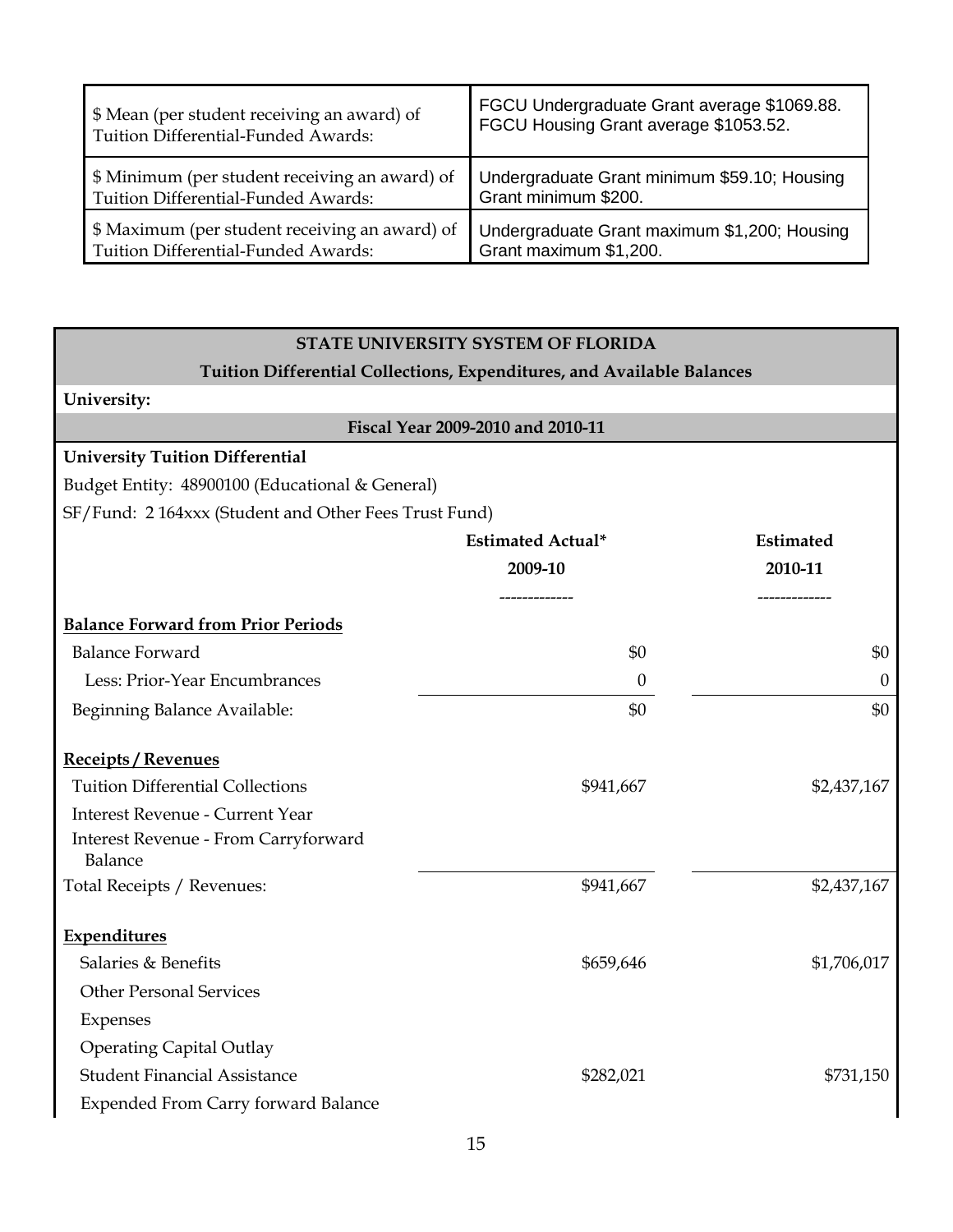| ** Other Category Expenditures                                               |           |             |
|------------------------------------------------------------------------------|-----------|-------------|
| Total Expenditures:                                                          | \$941,667 | \$2,437,167 |
|                                                                              | \$0       | \$0         |
| <b>Ending Balance Available:</b>                                             |           |             |
| *Since the 2009-10 year has not been completed, provide an estimated actual. |           |             |
| **Provide details for "Other Categories" used.                               |           |             |
|                                                                              |           |             |

 $\overline{a}$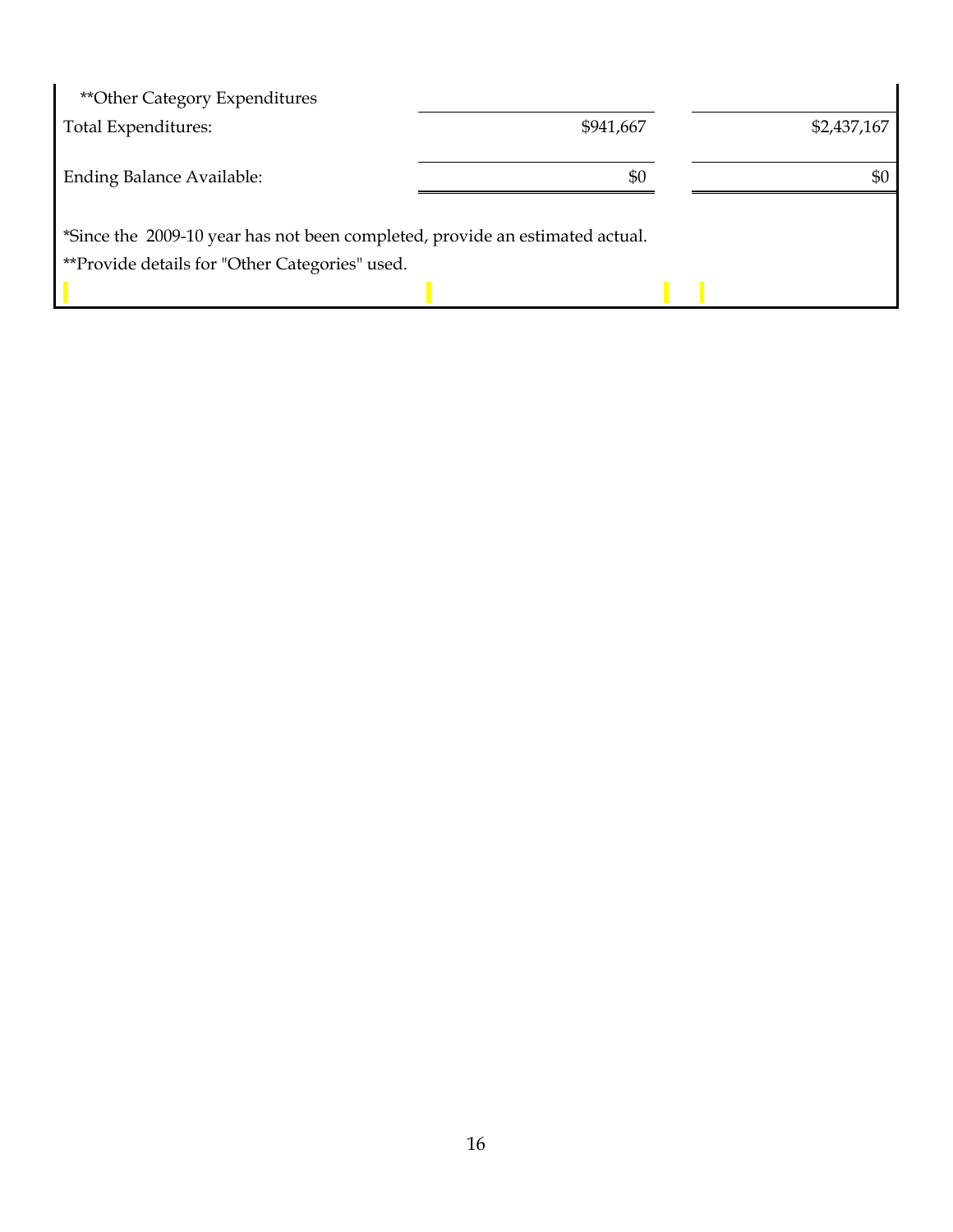| Enrollment Plan Proposal (May need to be submitted later than the rest of the Work Plan) |         |              |         |              |              |                |           |                                     |
|------------------------------------------------------------------------------------------|---------|--------------|---------|--------------|--------------|----------------|-----------|-------------------------------------|
| For entire<br>institution                                                                | Funded  | Estimated    | Funded  | Estimated    | Estimated    | Estimated      | Estimated | 5-Year<br>Projected                 |
| <b>FTE</b>                                                                               | 2009-10 | 2009-10      | 2010-11 | 2010-11      | 2011-12      | 2013-14        | 2015-16   | Average<br>Annual<br>Growth<br>Rate |
| ${\bf FL}$<br>Resident<br>Lower                                                          | 2224    | 3170         | 2224    | 3354         | 3567         | 4190           | 4911      | 7.77                                |
| FL<br>Resident<br>Upper                                                                  | 2319    | 2827         | 2319    | 2989         | 3165         | 3670           | 4254      | 7.31                                |
| FL<br>Resident<br>Grad I                                                                 | 520     | 607          | 520     | 641          | 664          | 752            | 846       | 5.96                                |
| FL<br>Resident<br>Grad II                                                                | 10      | 51           | 10      | 64           | 90           | 100            | 122       | 15.9                                |
| <b>Total FL</b><br>Resident                                                              | 5073    | 6653         | 5073    | 7048         | 7485         | 8712           | 10133     | 7.53                                |
| Non-Res.<br>Lower                                                                        |         | 212          |         | 249          | 265          | 311            | 365       | 7.77                                |
| Non-Res.<br>Upper                                                                        |         | 125          |         | 165          | 174          | 202            | 234       | 7.31                                |
| Non-Res.<br>Grad I                                                                       |         | 22           |         | 31           | 32           | 37             | 41        | 5.96                                |
| Non-Res.<br>Grad II                                                                      |         | $\mathbf{1}$ |         | $\mathbf{1}$ | $\mathbf{1}$ | $\overline{2}$ | 3         |                                     |
| <b>Total</b><br>Non-Res.                                                                 | 300     | 360          | 300     | 446          | 473          | 552            | 644       | 7.58                                |
| <b>Total</b><br>Lower                                                                    |         | 3382         |         | 3603         | 3832         | 4501           | 5276      | 7.77                                |
| Total<br>Upper                                                                           |         | 2952         |         | 3154         | 3339         | 3872           | 4489      | 7.31                                |
| <b>Total</b><br>Grad I                                                                   |         | 629          |         | 672          | 696          | 789            | 887       | 5.96                                |
| <b>Total</b><br>Grad II                                                                  |         | 52           |         | 65           | 91           | 102            | 125       | 16.53                               |
| <b>Total FTE</b>                                                                         | 5373    | 7015         | 5373    | 7494         | 7958         | 9264           | 10777     | 7.48                                |